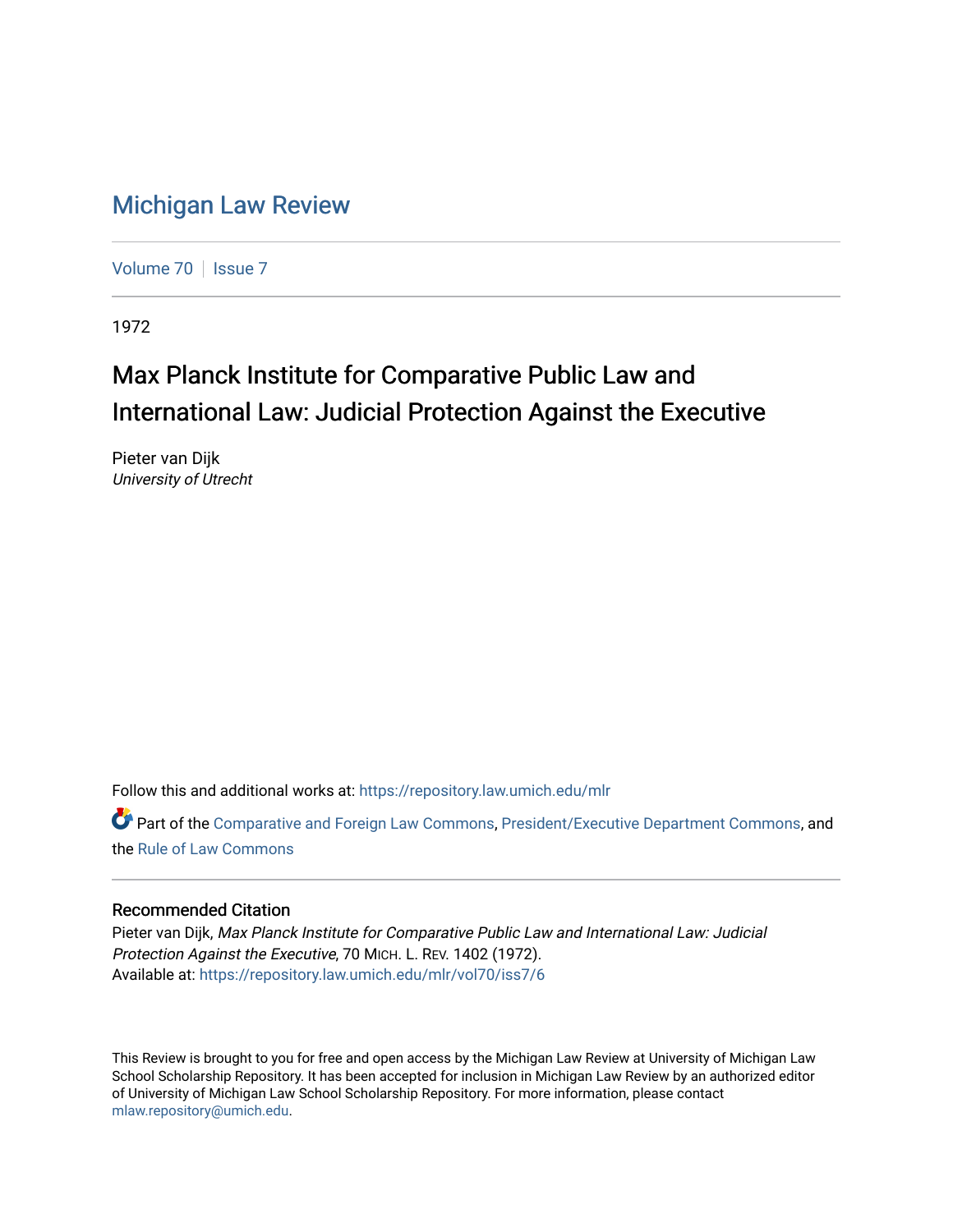## BOOK REVIEWS

JUDICIAL PROTECTION AGAINST THE EXECUTIVE. 3 Vols. Edited by the *Max Planck Institute for Comparative Public Law and International Law,* Heidelberg. Dobbs Ferry, N.Y.: Oceana. 1969-1971. Pp. lxviii, 1658. \$62.50.

As the growing complexity of human society seems to necessitate governmental intervention and control in more and more fields, the question of judicial protection of individuals against the Executive becomes worthy of greater study. Thus the subject of the 1968 Heidelberg Colloquium was indeed appropriately selected. Herman Mosler, director of the organizing Institute, points out in his intro• duction that the topic was chosen in order to make a juridical contribution to the Year of Human Rights (1968) proclaimed by the United Nations.

The first and second volumes of the above-mentioned publication contain the national reports, totaling thirty-one, that were written by experts from a spectrum of countries that enjoy diverse political and economic heritages. The members of the European Communities-Belgium, the Federal Republic of Germany, France, Italy, Luxembourg, and the Netherlands-have each been included. In addition to these, nine other member-states of the Council of Europe are represented: Austria, Denmark, Great Britain, Greece, Ireland, Norway, Sweden, Switzerland, and Turkey. There are also reports from three other nonsocialist European states, Finland, Portugal, and Spain. Czechoslovakia, Hungary, Rumania, and Yugoslavia represent the socialist European countries. Australia, Canada, Israel, Japan, and the United States have been included as non-European industrial countries. From Latin America come the reports of Colombia and Mexico. India has been selected because of that nation's position as a developing country of worldwide political importance, while the young African states are represented by Kenya. The series of reports also includes papers on the judicial protection of individuals within international organizations in general, and the European Communities in particular.

The variety of legal systems discussed in the national reports makes it possible to investigate, on the basis of comparative studies, whether and to what extent the general principles derived from such comparisons have been received, or can be recommended for reception, into international law. That is the purpose of the third volume. This volume contains eleven comparative reports, each written by a member of the Max Planck Institute on the basis of the national

[ 1402]